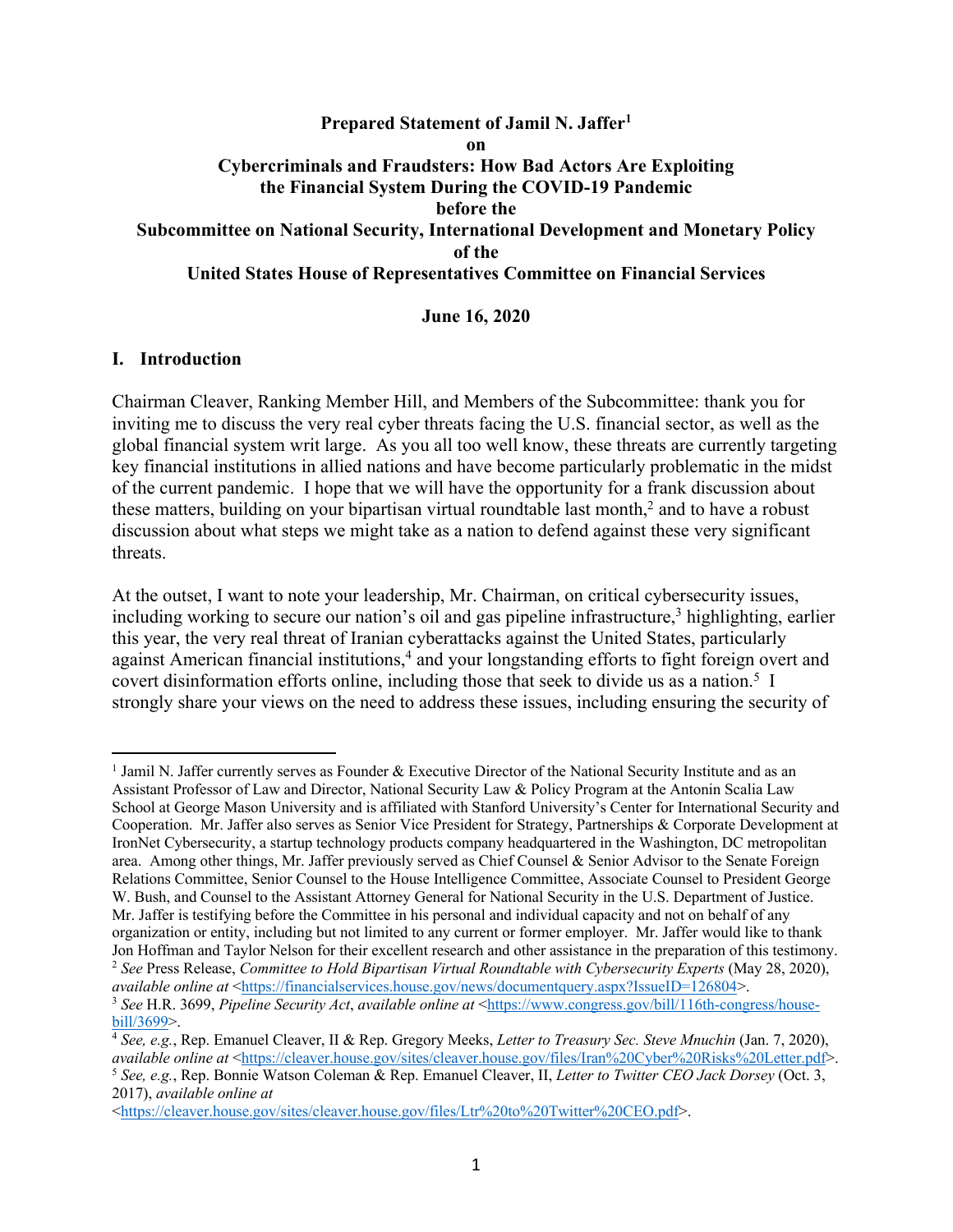our energy infrastructure,<sup>6</sup> responding strongly to Iranian cyber aggression,<sup>7</sup> and combatting foreign efforts to create chaos and division within our society.8 I also share a personal interest in your efforts to increase diversity in the technology sector, as well as in the national security arena, an increasingly important area to focus on as we seek to move forward as a nation in light of recent events. 9

Likewise, I want to highlight Ranking Member Hill's strong and consistent advocacy and leadership on these matters also, such as protecting Americans against identity theft,<sup>10</sup> imposing stiff sanctions against Russia for its meddling in the 2016 elections,<sup>11</sup> pressing NATO to extend its security umbrella to cover cyberspace,<sup>12</sup> and ensuring that we continue to innovate and enjoy military superiority in the cyber arena,<sup>13</sup> as well as his leadership as Ranking Member of both the House Financial Services Committee's Artificial Intelligence and FinTech Task Forces.<sup>14</sup> I absolutely agree with the Ranking Member's view that we must continue to take strong action to deter potential Russian interference in American elections going forward, particularly as we approach the Presidential election in November,  $15$  that we must build a true transatlantic partnership when it comes defending our allies in cyberspace and that NATO must play a vital

<sup>6</sup> *See, e.g.*, Robert Walton, *Utilities on High Alert as Phishing Attempts, Cyber Probing Spike Related to Coronavirus*, Utility Dive (Mar. 9, 2020), *available online at* <https://www.utilitydive.com/news/utilities-on-highalert-as-phishing-attempts-cyber-probing-spike-related-t/573698/>; *see also* GEN (ret.) Keith B. Alexander & Jamil N. Jaffer, *Iranian Cyberattacks Are Coming, Security Experts Warn*, Barron's (Jan. 10, 2020), *available online at* <https://www.barrons.com/articles/u-s-companies-should-brace-for-iranian-cyberattacks-security-experts-warn-51578306469>.

<sup>7</sup> *See id*.; GEN (ret.) Keith B. Alexander & Jamil N. Jaffer, *Only a Serious Response Will Reverse Iran's Growing Aggression*, The Hill (Oct. 3, 2019) *available online at* < https://thehill.com/opinion/national-security/463758-onlya-serious-response-will-reverse-irans-growing-aggression>; GEN (ret.) Keith B. Alexander & Jamil N. Jaffer, *Iran's Coming Response: Increased Terrorism and Cyber Attacks?*, The Hill (Oct. 3, 2019), *available online at*  $\lt$ https://thehill.com/opinion/national-security/443610-irans-coming-response-increased-terrorism-and-cyberattacks>.

<sup>8</sup> *See, e.g.*, GEN (ret.) Keith B. Alexander & Jamil N. Jaffer, *We Have a Lot of Work to Do as a Nation — And it Starts with Uniting*, The Hill (June 11, 2020), available online at <https://thehill.com/opinion/white-house/502107we-have-a-lot-of-work-to-do-as-a-nation-and-it-starts-with-uniting>; Jamil N. Jaffer, *A House Divided*, National Security Institute (June 5, 2020), *available online at* <https://nationalsecurity.gmu.edu/press-releases/a-housedivided/>.

<sup>9</sup> *See id*.

<sup>10</sup> *See, e.g.*, Press Release, *Rep. Hill Discusses Future of Identity Protection During Artificial Intelligence Task Force Hearing*, Office of Rep. French Hill (Sept. 12, 2019), *available online at*

<sup>&</sup>lt;https://hill.house.gov/news/documentsingle.aspx?DocumentID=6057>; Press Release, *Increasing Data Security for Arkansans; Hill's Action on Equifax Breach*, Office of Rep. French Hill (Oct. 20, 2017), *available online at* <https://hill.house.gov/news/documentsingle.aspx?DocumentID=1126>.

<sup>11</sup> *See, e.g.*, Press Release, *Hill: 'Sanctions Against Russia Send a Powerful Message,'* Office of Rep. French Hill (Mar. 15, 2018), *available online at* <https://hill.house.gov/news/documentsingle.aspx?DocumentID=1556>.

<sup>&</sup>lt;sup>12</sup> See Press Release, *Rep. Hill Delivers Speech at University of Arkansas's Fulbright College: "America and Her Place in a Post-Berlin Wall World,"* Office of Rep. French Hill (Dec. 3, 2019), *available online at* <https://hill.house.gov/news/documentsingle.aspx?DocumentID=6371>.

 $\overline{13}$  *Id.* 

<sup>14</sup> *See, e.g.,* Press Release, *House Financial Services A.I. Task Force Mulls Virtual Hearings*, Office of Rep. French Hill (June 21, 2019), *available online at* <https://hill.house.gov/news/documentsingle.aspx?DocumentID=5800>.

<sup>15</sup> See, e.g., GEN (ret.) Keith B. Alexander & Jamil N. Jaffer, *While the World Battles the Coronavirus, Our Adversaries are Planning their Next Attack*, The Hill (Apr. 7, 2020), *available online at* <https://thehill.com/opinion/national-security/491322-while-the-world-battles-the-coronavirus-our-adversaries-are>.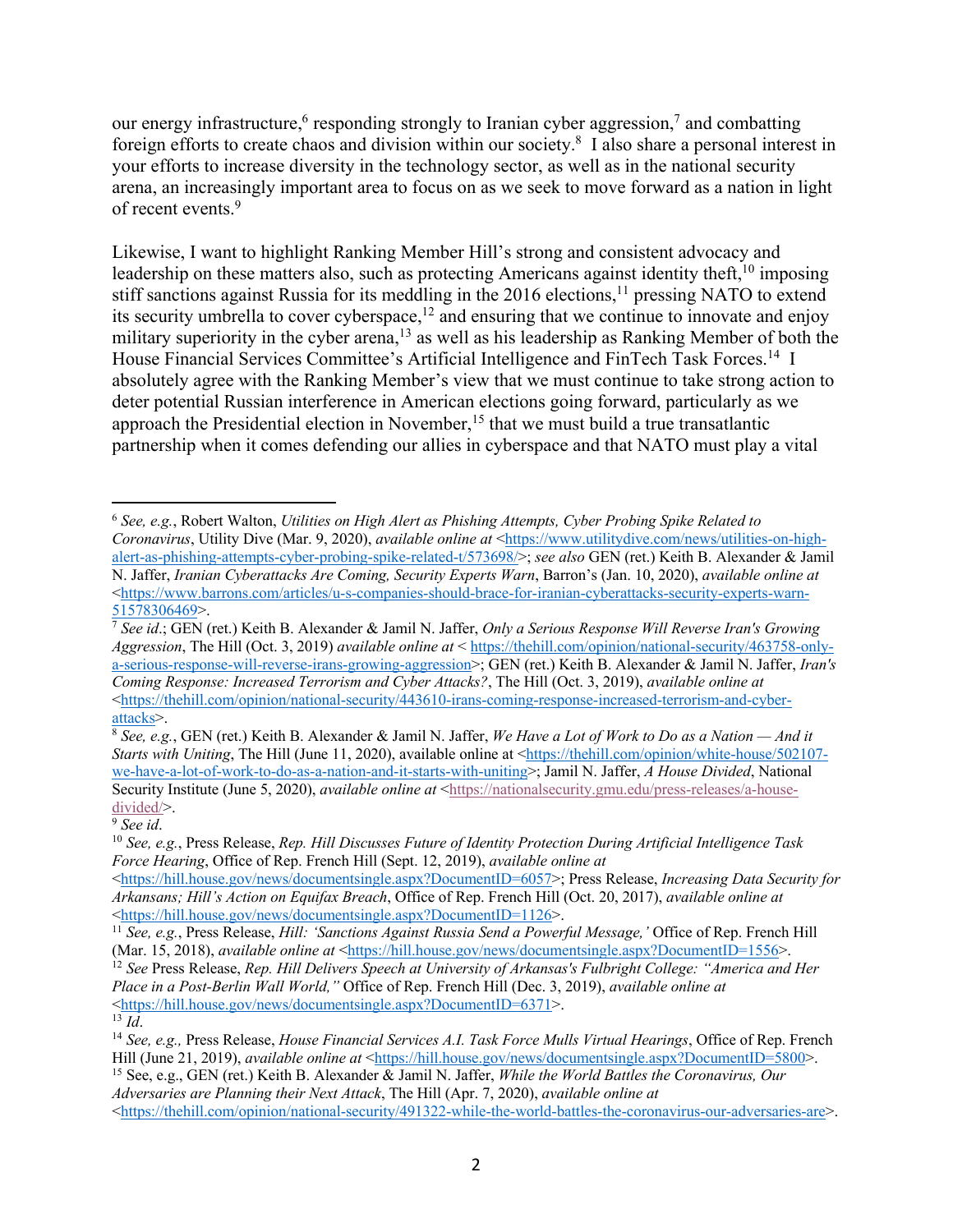role in this effort,16 and that our nation is best secured when we maintain a well-resourced military and intelligence community, particularly in the rapidly developing cyber arena.<sup>17</sup> And I likewise personally support your advocacy for a strong American role in the world and the critical importance of protecting religious freedom and promoting religious tolerance around the globe<sup>18</sup> and share your view that these efforts are critical if we are to continue to stand as a nation set apart, destined for leadership, particularly at a time when there are many in this nation who would have us take a significant step back from the world stage.

## **II. Financial Sector Vulnerabilities and Threats in the COVID-19 Environment**

It goes without saying America's financial services sector—at the heart of our economy and success as a nation—has long faced significant, sustained cyber attacks from a wide range of threat actors. In an April 2019 letter to shareholders, Jamie Dimon, the Chairman and CEO of J.P. Morgan Chase, suggested that "[t]he threat of cyber security may very well be the biggest threat to the U.S. financial system."19 For the fourth year in a row, in 2019, IBM assessed that the finance and insurance sector was the number one most attacked sector, with attacks on these institutions accounting for 17 percent of all attacks in the top 10 most attacked industries.<sup>20</sup> And the Director of National Intelligence in his worldwide threat assessment in early 2019 noted the massive scale of the threat posed by just one nation-state threat actor—North Korea—to financial institutions globally, noting its "attempts to steal more than \$1.1 billion from financial institutions across the world," one of which was the "successful cyber heist of an estimated \$81 million from the New York Federal Reserve account of Bangladesh's central bank."21

And yet, even given the significant threat already facing the financial sector, in mid-April 2020—just two months ago—the U.S. Secret Service and FBI jointly issued a warning that "the COVID-19 pandemic provides criminal opportunities on a scale likely to dwarf anything seen before," noting specifically that "[t]he speed at which criminals are devising and executing their schemes is truly breathtaking" and that the "sheer variety of frauds already uncovered is itself shocking."<sup>22</sup> According to these federal agencies, the cyber fraud in play as a result of the pandemic includes the "targeting [of] websites and mobile apps designed to track the spread of COVID-19 and using them to implant malware to steal financial and personal data," threat actors

<https://www.ibm.com/downloads/cas/DEDOLR3W>.

<sup>16</sup> *See* GEN (ret.) Keith B. Alexander & Jamil N. Jaffer, *A Transatlantic Alliance is Crucial in an Era of Cyberwarfare*, Financial Times (Sept. 4, 2018), available online at <https://www.ft.com/content/c01a7f94-af81- 11e8-87e0-d84e0d934341>.

<sup>17</sup> *See, e.g.*, GEN (ret.) Keith B. Alexander & Jamil N. Jaffer, *Ensuring US Dominance in Cyberspace in a World of Significant Peer and Near-Peer Competition*, XIX Geo. J. Int'l Aff. 51, 55-57 (Feb. 2018), *available online at* <https://nationalsecurity.gmu.edu/wp-content/uploads/2018/10/GJIA-19-1-FINAL-rev-57-72.pdf>.

<sup>18</sup> *See* Press Release, *Rep. Hill Speech on "America and Her Place in a Post-Berlin Wall World," supra* at n. 11. <sup>19</sup> *See* Jamie Dimon, *Letter to Shareholders* at 35, JP Morgan Chase (Apr. 2019), *available online at*

<sup>&</sup>lt;https://www.jpmorganchase.com/corporate/investor-relations/document/ceo-letter-to-shareholders-2018.pdf>. <sup>20</sup> *See* IBM Security, *X-Force Threat Intelligence Index 2020* at 30 (2020), *available online at*

<sup>21</sup> *See, e.g.*, Office of the Director of National Intelligence, *Worldwide Threat Assessment of the U.S. Intelligence Community* at 6, Senate Select Committee on Intelligence (Jan. 29, 2019), *available online at* 

<sup>&</sup>lt;https://www.dni.gov/files/ODNI/documents/2019-ATA-SFR---SSCI.pdf>. 22 *See* Federal Bureau of Investigation, *FBI and Secret Service Working Against COVID-19 Threats* (Apr. 15, 2020), *available online at* <https://www.fbi.gov/news/pressrel/press-releases/fbi-and-secret-service-working-against-covid-19-threats>.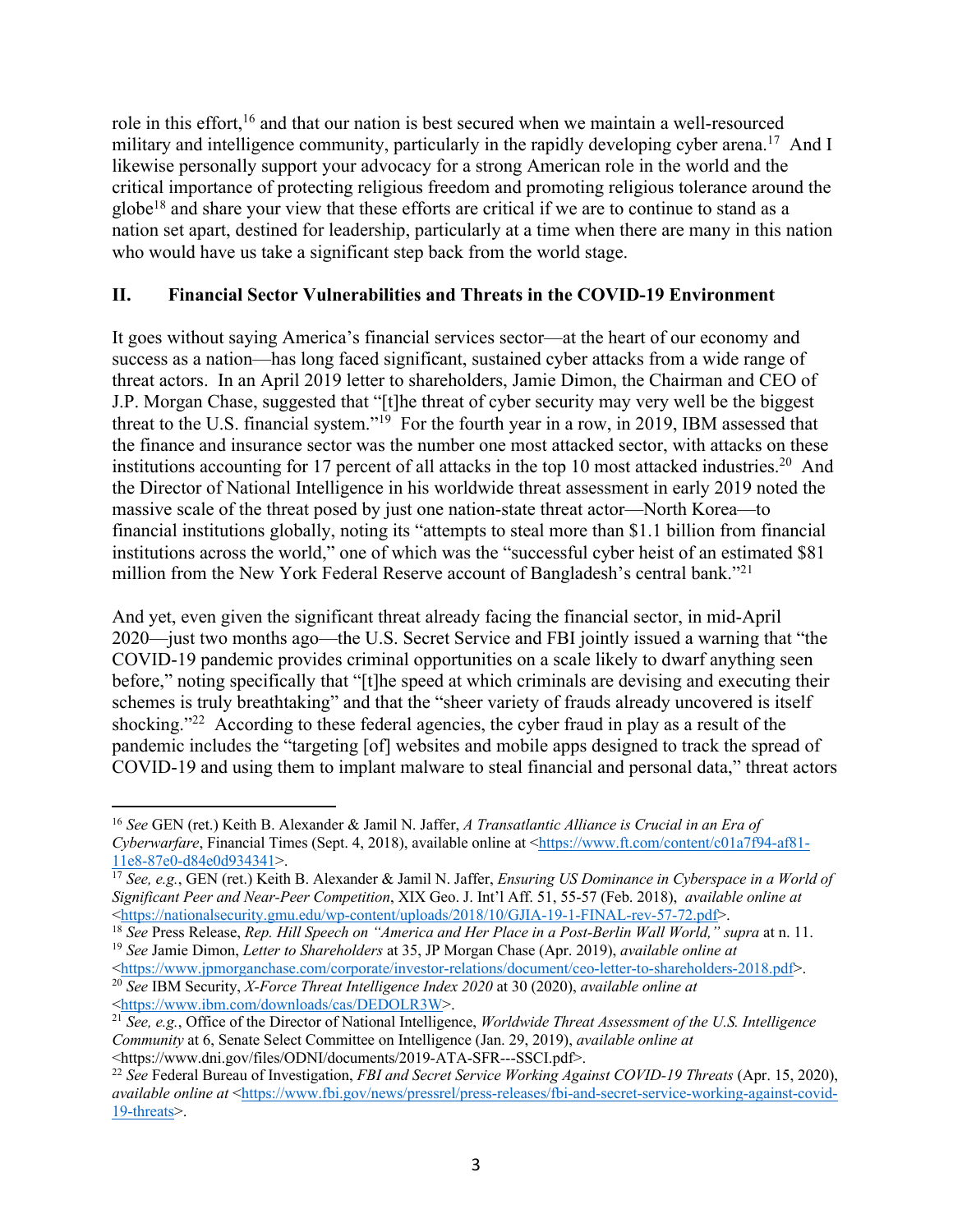"posing as national and global health authorities…to conduct phishing campaigns…designed to trick recipients…into downloading malicious code" and significant efforts deploy ransomware to take advantage of vulnerable individuals and businesses.<sup>23</sup>

According to CarbonBlack, ransomware attacks increased 148% in March 2020 over the baseline from the prior month, with the financial sector being the biggest single sectoral target, with a 38% increase in attacks.<sup>24</sup> And according to the Financial Stability Institute (FSI) of the Bank of International Settlements (BIS), an international institution owned by key central banks, the FS-ISAC identified over 1,500 high-risk domains created after Jan. 1, 2020 with both a COVID-19 and financial theme.<sup>25</sup> States have both in the U.S. and abroad have fallen victim to COVIDrelated threats. For example, in the United States, we've seen massive unemployment fraud in places like Washington State where the state lost hundreds of millions of dollars.<sup>26</sup> And in Germany, the state of North Rhine-Westphalia fell victim to a phishing campaign focused on its economic affairs ministry's COVID-19 relief program which resulted in over 3,000 fake requests being granted, for a total loss of between \$35 million and \$110 million in fraudulent payments.<sup>27</sup>

When it comes to individual consumers and business end users, the U.S. Department of Homeland Security's (DHS) Cybersecurity and Infrastructure Security Agency (CISA) and the U.K.'s National Cyber Security Centre (NCSC) in April put out an alert highlighting a number of financially related threats conducted by malicious cyber actors exploiting the COVID-19 pandemic.<sup>28</sup> Specifically, CISA and NCSC indicated that SMS and email phishing campaigns, including campaigns designed to deploy malware were actively taking advantage of interest in the coronavirus pandemic, including lures spoofing actual COVID-related senders and materials, many of which were deployed for financial gain.<sup>29</sup> Likewise, CISA and NCSC reported increasing efforts by threat actors to take advantage of the new work from home environment, with increasing efforts by threat actors to exploit publicly know vulnerabilities in remote access software including Citrix and Microsoft RDP.<sup>30</sup> In the same month, Google reported that it was seeing 18 million daily malware and phishing emails related to COVID-19, not to mentioned more than 240 million COVID-related daily spam messages.<sup>31</sup>

<sup>23</sup> *Id*.

<sup>24</sup> *See* VMWare Carbon Black, *Amid COVID-19, Global Orgs See a 148% Spike in Ransomware Attacks; Finance Industry Heavily Targeted* (Apr. 15, 2020), available online at <https://www.carbonblack.com/2020/04/15/amidcovid-19-global-orgs-see-a-148-spike-in-ransomware-attacks-finance-industry-heavily-targeted/>.

<sup>25</sup> *See* Juan Carlos Crisanto and Jermy Prenio, *Financial Crime in Times of COVID-19 – AML and Cyber Resilience Measures*, FSI Briefs, No. 7 (May 2020), at 1, *available online at* <https://www.bis.org/fsi/fsibriefs7.pdf>.

<sup>26</sup> *See* Paul Roberts, et al, *'Hundreds of Millions of Dollars' Lost in Washington to Unemployment Fraud Amid Coronavirus Joblessness Surge*, Seattle Times (May 21, 2020), *available online at*

<sup>&</sup>lt;https://www.seattletimes.com/business/economy/washington-adds-more-than-145000-weekly-jobless-claims-ascoronavirus-crisis-lingers/>.

<sup>27</sup> *See* Catalin Cimpanu, *German Government Might Have Lost Tens of Millions of Euros in COVID-19 Phishing Attack*, ZDNet (Apr. 18, 2020), available online at <https://www.zdnet.com/article/german-government-might-havelost-tens-of-millions-of-euros-in-covid-19-phishing-attack/?&web\_view=true>.

<sup>28</sup> *See* Department of Homeland Security, *COVID-19 Exploited by Malicious Cyber Actors*, CISA Alert AA20-099A (Apr. 8, 2020), *available online at* <https://www.us-cert.gov/ncas/alerts/aa20-099a>.

<sup>29</sup> *Id*. <sup>30</sup> *Id.*

<sup>31</sup> *See* Steven Musil, *Google Blocking 18M Malicious Coronavirus Emails Every Day*, CNET (Apr. 15, 2020), *available online at* <https://www.cnet.com/news/google-seeing-18m-malicious-coronavirus-emails-each-day/>.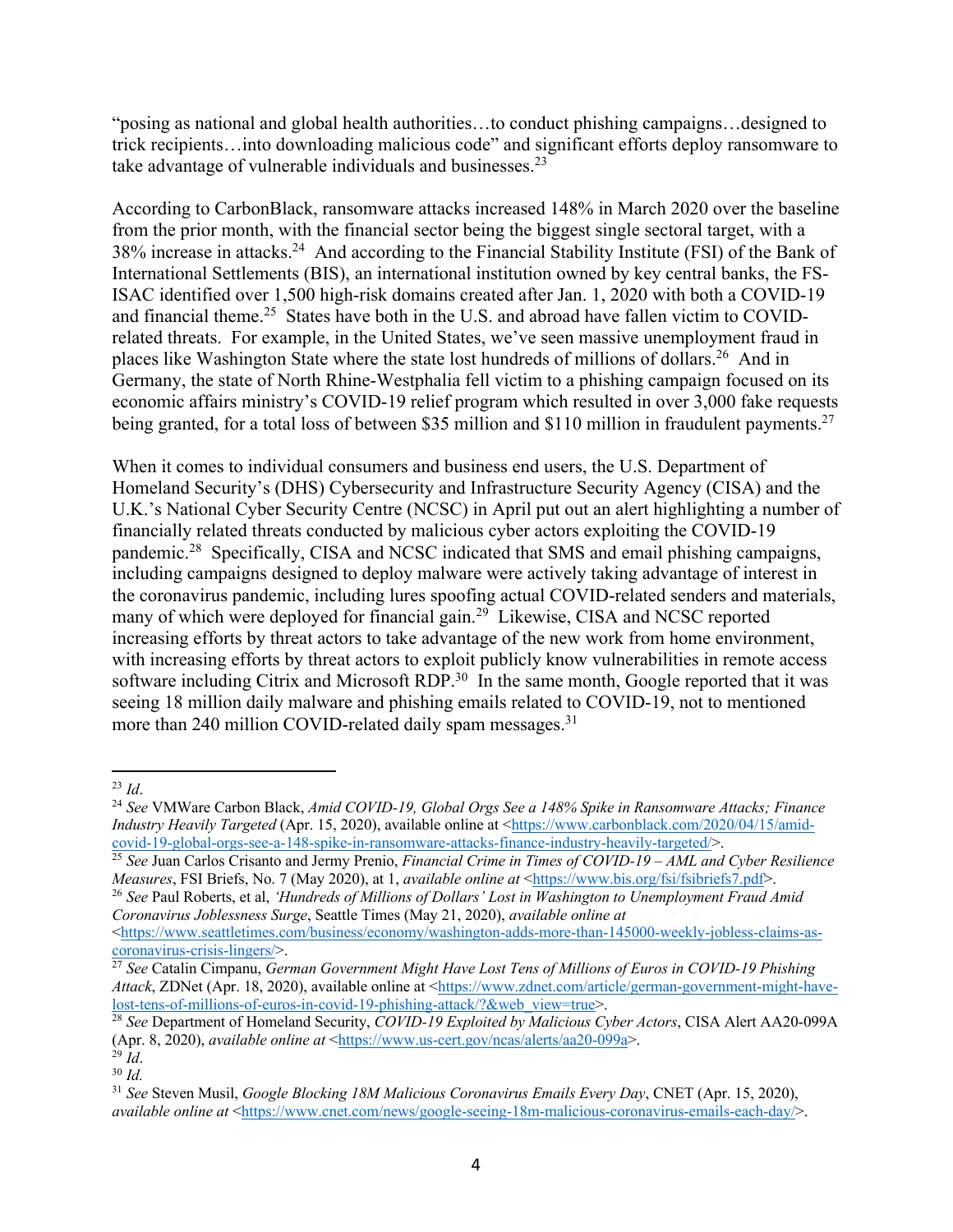And these larger issues have a direct impact on the financial industry. Specifically, FSI estimates that globally, approximately 300 million workers are working from home, including up to 90% of banking and insurance employees.<sup>32</sup> This situation has implications for the financial industry beyond just the potential vulnerability of employees working online. For example, FSI assesses that because banks are increasingly required to identify and onboard new customers wholly or largely online, and because many regulatory and oversight bodies have provided extraordinary relief on standard anti-money laundering requirements, including identification verification and filing requirements, the COVID-19 situation creates significant opportunities for illegal exploitation and operational risk.<sup>33</sup>

And all of this is taking place, as a pair of Carnegie Europe experts point out, in the course of a massive effort by the U.S. and other governments around the globe to inject new capital into their national and regional economies, an effort that has at its heart, the very global financial system that is the primary target of well-resourced nation-state and non-nation-state attackers.<sup>34</sup> Specifically, given the new pandemic environment, FSI assesses that there is an increased likelihood for the misuse of online financial services for money laundering as well as possible corruption or misuse of government stimulus funds and international financial aid.<sup>35</sup> Thus, even though financial institutions have long been under significant pressure in cyberspace, it is the massive scale and nature of the threat—particularly in the COVID-19 environment—that truly creates the tough challenges. Indeed, in mid-April 2020, the U.S. Departments of State, the Treasury, and Homeland Security, and the Federal Bureau of Investigation jointly issued an advisory indicating that North Korea's "malicious cyber activities threaten the United States and the broader international community and, in particular, pose a significant threat to the integrity and stability of the international financial system."36

In particular, the U.S. government noted North Korea's "capability to conduct disruptive or destructive cyber activities affecting U.S. critical infrastructure" as well as its "use<sup>[]</sup> [of] cyber capabilities to steal from financial institutions," and specifically highlighted three areas of North Korean financial crime: (1) the use of cyber-enabled financial theft and money laundering, with the amount of these efforts amount almost doubling over the course of 2019, putting North Korea's total theft attempts at as much as \$2 billion by late 2019; (2) extortion campaigns, where North Korean cyber actors seek ransom payments either on their own behalf or that of third parties by compromising an entity's network and threatening to shut it down; and (3) cryptojacking, where North Korean actors seek to compromise a victim machine and steal its computing resources to mine digital currency.<sup>37</sup>

This high-level description of the significant threats facing the U.S. and global financial industry it not meant to be alarmist. Indeed, it is important to note that the industry has taken significant

<sup>32</sup> *See* Crisanto & Prenio, *Financial Crime*, *supra* n. 25 at 2.

<sup>33</sup> *Id*. at 2-4, 6-8.

<sup>34</sup> See Tim Maurer & Arthur Nelson, *COVID-19's Other Virus: Targeting the Financial System*, Carnegie Europe (Apr. 21, 2020), *available online at* <https://carnegieeurope.eu/strategiceurope/81599>.

<sup>35</sup> *Id*. at 2.

<sup>36</sup> *See* DHS, *Guidance on the North Korean Cyber Threat*, CISA Alert AA20-106A (Apr. 15, 2020), available online at <https://www.us-cert.gov/ncas/alerts/aa20-106a>.

<sup>37</sup> *Id*.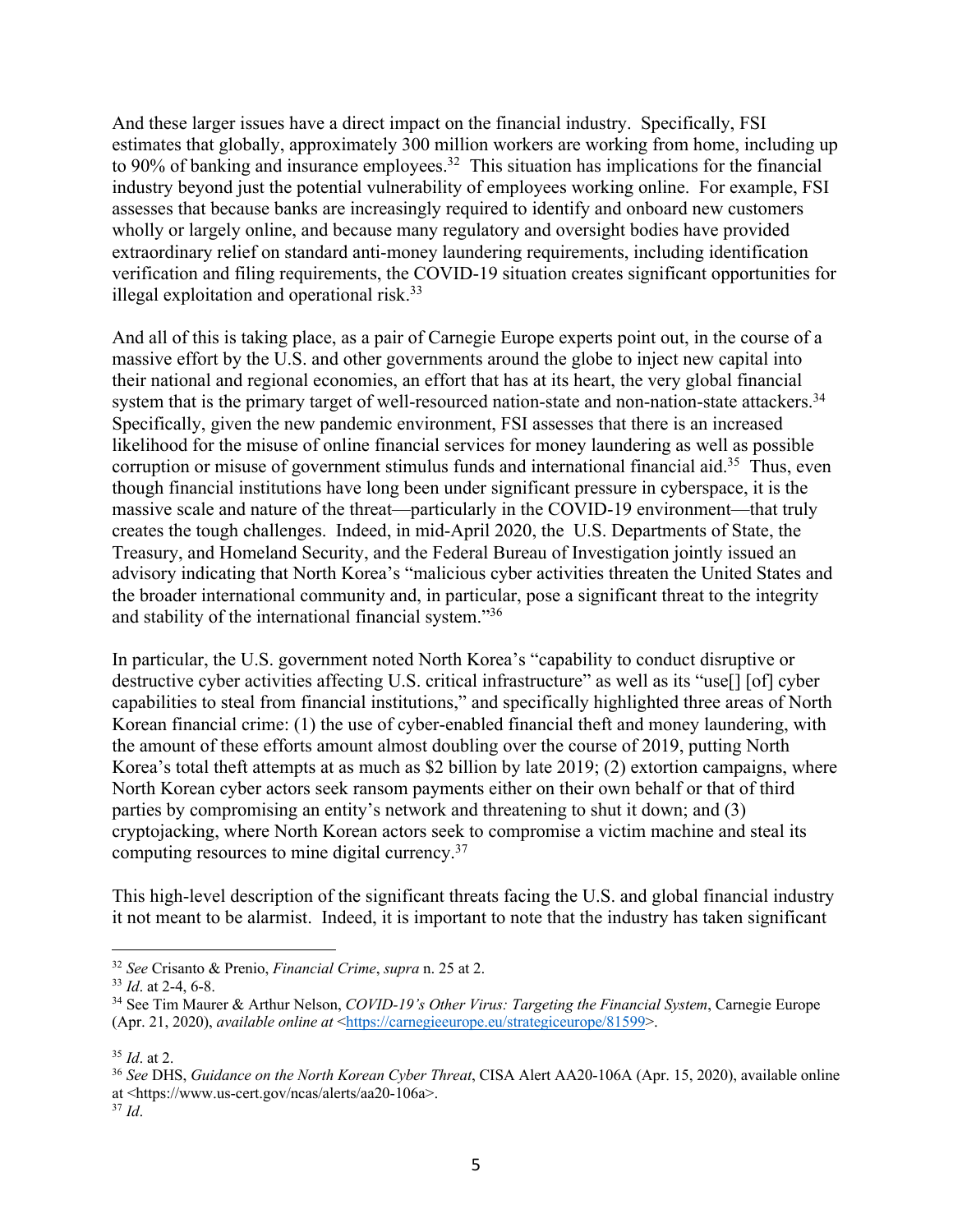steps to get ahead of the challenges presented by these capable threat actors. For example, in his April 2019 letter, J.P. Morgan CEO Dimon specifically noted the "enormous effort and resources" dedicated by banks like J.P. Morgan to cyber defense efforts, estimating that his institution alone spends "nearly \$600 million a year on [cybersecurity] and [has] more than 3,000 employees deployed to this mission in some way.<sup>38</sup> And J.P. Morgan is not alone: in 2018, Deloitte and the FS-ISAC conducted a survey that estimated that the average bank spent about \$2,300 per employee on cybersecurity, or about  $10\%$  of their overall IT budget.<sup>39</sup>

Importantly, while IBM's data on the targeting of the finance and insurance sector indicates that companies in this industry "tend to experience a higher volume of attacks relative to other industries" they are also "likely to have more effective tools and processes in place to detect and contain threats before they turn into major incidents."40 Financial sector companies have also taken significant steps to protect their assets in the event of a breach, including preparing and testing strong individual incident response plans and through the creation of joint resilience efforts like the FSARC. And these efforts appear to have been somewhat effective at mitigating damages from data breaches, with estimates indicating a mitigation rate of approximately 10%.<sup>41</sup>

At the same time, it is hard to overstate the potential systemic implications of cyber attacks on the financial sector. In early February 2020, just before the coronavirus became a central focus of everyone's attention, The Independent, a British newspaper reported that Christine Lagarde, the President of the European Central Bank (ECB) had recently warned that there are "several 'plausible channels' through which a cyber attack could morph into a serious financial crisis."42 Lagarde was citing a report issued by the European Systemic Risk Board (ESRB) which identified scenarios under which "a cyber incident could, under certain circumstances, rapidly escalate from an operational outage to a liquidity crisis."<sup>43</sup>

In assessing these risks, the ESRB noted that cyber risk possesses certain features that make it fundamentally different in nature than most other operational risks.<sup>44</sup> These features including the speed and scale with which such risks spread across entities, sectors, and borders, the way such risks spread to organizations that aren't the original targets of the attack, as well as the potential intent of the attackers in the cyber arena, which can go well beyond mere financial gain to attempts to cripple a nation and its economy.<sup>45</sup> The ESRB therefore looked at situations where there was high potential for a cyber incident to erode trust in the financial system, either because of large potential losses or where there is destruction, encryption or alteration of data

<sup>38</sup> *Id*.

<sup>39</sup> *See* Sam Friedman & Nikhil Gokale, *Pursuing Cybersecurity Maturity at Financial Institutions*, Deloitte (May 1, 2019), *available online at* <https://www2.deloitte.com/us/en/insights/industry/financial-services/cybersecuritymaturity-financial-institutions-cyber-risk.html>.

<sup>40</sup> *See* IBM X-Force 2020 Report, *supra* n. 20 at 30. 41 *Id*.

<sup>42</sup> *See* Phil Thornton, *Cyber Attacks Could Cause Financial Crisis, Says ECB Chief Christine Lagarde*, The Independent, *available online at* <https://www.independent.co.uk/news/business/news/cyber-attack-financial-crisischristine-lagarde-ecb-a9322556.html>..

<sup>43</sup> *See* European Systemic Risk Board, *Systemic Cyber Risk* (Feb. 2020), at 3, 27-39, *available online at*  $\lt$ https://www.esrb.europa.eu/pub/pdf/reports/esrb.report200219\_systemiccyberrisk~101a09685e.en.pdf>.

 $44\overline{Id}$ . at 2.

<sup>45</sup> *Id*.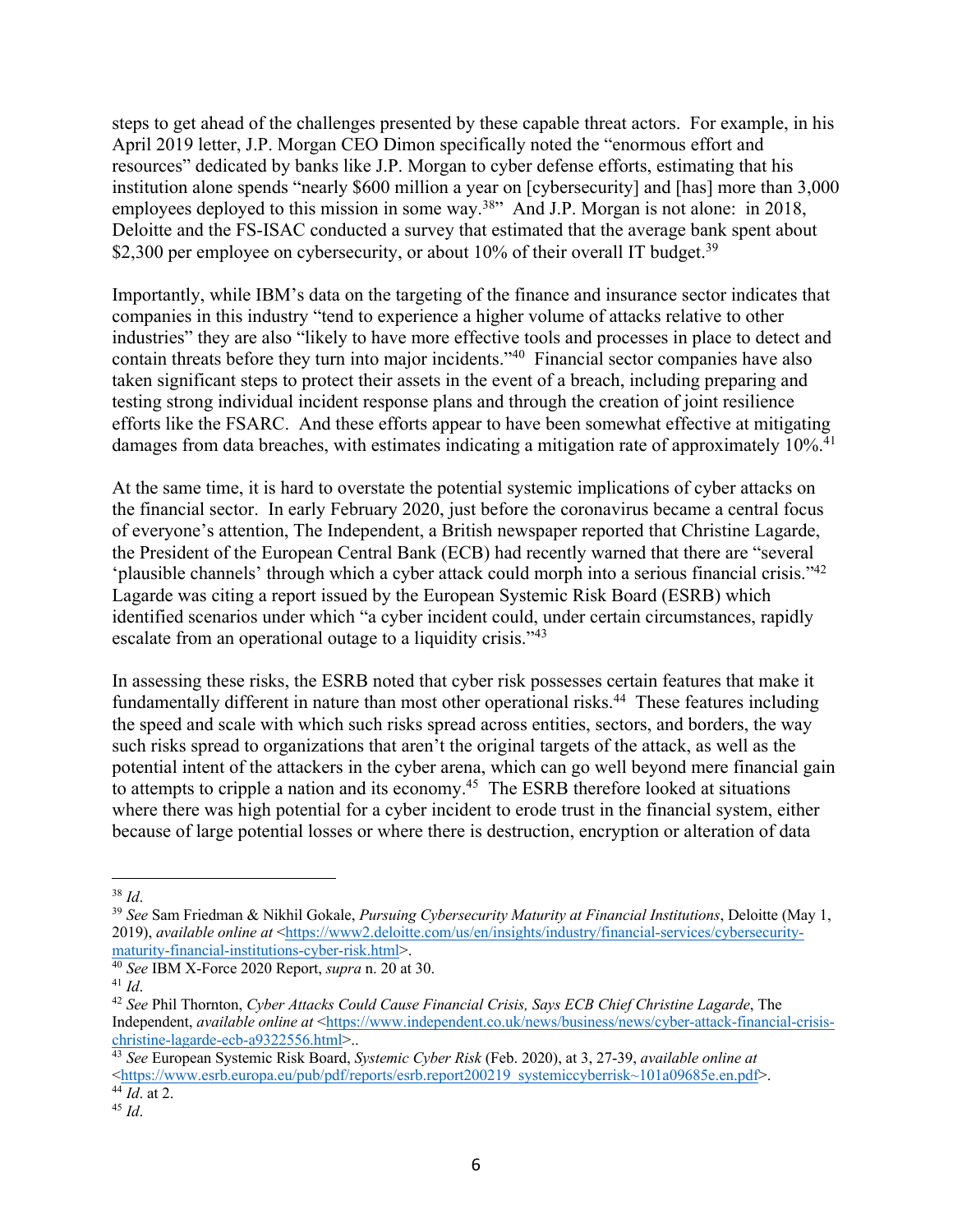related to value, in order to determine whether such situations could turn an operational crisis at one entity into a systemic one where national or global financial liquidity might be at stake. 46

Specifically, the ESRB looked at three major real-world cyber attacks: (1) the spread of the North Korean-authored WannaCry ransomware in 2017 that infected over 200,0000 computers globally in over 150 countries and is estimated to have cost between several hundred million dollars to \$4 billion; (2) the Russian NotPetya attack on Ukraine in 2017 that caused approximately \$10 billion in damage globally, the bulk of which of which was to private sector companies like Maersk, that had only limited exposure to Ukraine; and (3) the 2018 Cosmos Bank theft—attributed by some to North Korea—of over \$10 million that was withdrawn in 14,000 coordinated transactions across 28 countries within two hours. 47 The ESRB's goal was to determine why those attacks, while significant, did not result in systemic problems for the global financial system.<sup>48</sup> In each of those cases, ESRB's analysis indicated that rather than systemic capabilities protecting the global financial system from these attacks, the reality was that we were able to escape major global damage as a result of decisions made by the attackers. For example, with respect to WannaCry, the ESRB assessed that the fortuitous discovery of a kill switch fairly early into its propagation led to a significant limiting of its potential global effect.<sup>49</sup> With respect to NotPetya, the ESRB assessed that had the tool been more broadly targeted by Russia at global financial institutions rather than at a key piece of Ukrainian software that also happened to be used by a handful of large international companies like Maersk, it could easily have caused major systemic damage.<sup>50</sup> And with Cosmos Bank, the ESRB assessed that the high level of coordination and penetration suggests the attackers could have done significantly more damage to Cosmos Bank (and potentially others), had they simply chosen to do so and could thereby have caused large spillover effects to other institutions and counterparties.<sup>51</sup>

The ESRB also looked at a series of hypothetical scenarios: (1) the incapacitation of the payments systems of a domestic systemically important bank (D-SIB); (2) the malicious destruction of account balance data; and (3) the scrambling of price and position data.<sup>52</sup> And the ESRB's results were stark and troubling. Even in the D-SIB scenario, which was the least aggressive of three hypothetical scenarios, the ESRB assessed that the unavailability of payments systems and account balances could not only undermine confidence in the affected bank, but also might lead to spillover effects to other sister institutions and counterparties, including small-andmedium sized businesses outside of the financial sector that might rely on the incoming payments to make payroll and other outbound payments.<sup>53</sup> When combined with potential fake news about the actual cause of the situation and its impact on the individual bank, the ESRB assessed that such a scenario could lead to large-scale instability, particularly if the counterparty issues spread more broadly, potentially causing a lack of confidence in other financial institutions.54 In the malicious destruction scenario, the ESRB assessed that the threat actors

- <sup>49</sup> *Id*. at 28.
- <sup>50</sup> *Id*. at 29.
- <sup>51</sup> *Id*. at 30.

<sup>53</sup> *Id*. at 30-31.

<sup>46</sup> *Id*. at 2-3, 27-39.

<sup>47</sup> *Id*. at 27-30.

<sup>48</sup> *Id*. at 24, 27-30.

<sup>52</sup> *Id*. at 30-36.

<sup>54</sup> *Id*. at 31-32.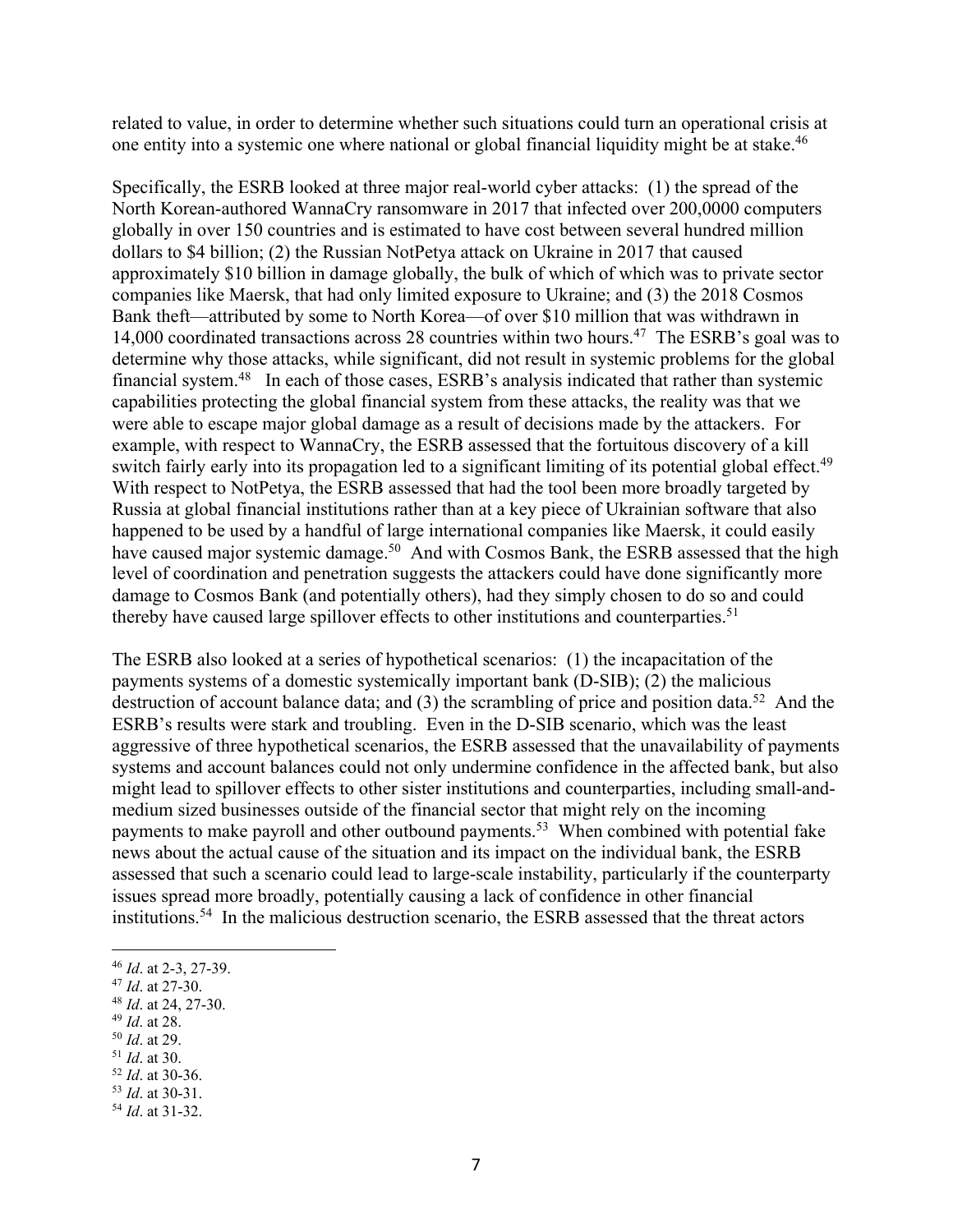would also attack business continuity and technical recovery procedures meaning that some of the data might be permanently lost.<sup>55</sup> In such a scenario of actual data loss, the ESRB assessed that this might cause a need for emergency funding from the government or other institutions and ultimately might result in the bank being unable to meet its collateral requirements, triggering potential defaults.<sup>56</sup> The combination of this situation with potential use of social media by the attacker to magnify concerns could also cause a significant loss of consumer confidence again potentially causing systemic effects.<sup>57</sup> Finally, with respect to the malicious manipulation of price feeds and position information, the ESRB assessed that the damage could be massive, leading to distressed liquidation of assets and severe market turmoil.<sup>58</sup> Specifically, in the view of the ESRB analysts, as uncertainty about regarding the reliability of prices and positions started to flow into the market causing trades to fail settlement, traders become likely to exit the market, eventually leading to a liquidity crisis, increased volatility, price drops, and margin calls, among other things, with some firms being forced to default and, again, potentially significant systemic effects. 59

This comprehensive analysis by the ESRB highlights the systemically interconnected nature of the financial services industry and flags how a successful attack—even at a single institution—if large enough and serious enough—could cause systemic issues and potentially undermine financial industry stability at a national and global scale. In order to address these issues, national financial supervision authorities have already begun to take significant action, particularly given the unique nature of potential threats coming out of the current pandemic.

Specifically, in the context of coronavirus, the ECB issued guidance to banks in March 2020 and again in May 2020 noting most recently that "[e]nsuring comprehensive IT and cyber security is [] vital" in particular because banks have "become exceptionally reliant on IT systems owing to the coronavirus (COVID‑19) pandemic, which has led to temporary branch closures and the introduction of remote working arrangements on an unprecedented scale."<sup>60</sup> In addition, many other international bodies are asking their supervised institutions to remain alert to these heightened risks, and some are going so far as to describe resilience measures that ought be taken. $61$ 

These efforts include additional reviews of potential threats, relying more heavily on information exchange efforts, focus on telework-specific vulnerabilities, examine third party risks, putting in place strong business continuity and incident response plans, and increasing training at subject institutions.62 Specifically, the ESRB and BIS's Cyber Resilience Coordination Center (CRCC) are looking to do more in the information sharing space and according to FSI, the ECRB members have "have agreed to share more cyber information and intelligence, with the aim of

<sup>55</sup> *Id*. at 32-33.

<sup>56</sup> *Id*. at 33-34

<sup>57</sup> *Id*. at 34.

<sup>58</sup> *Id*.

<sup>59</sup> *Id*. at 35-36.

<sup>60</sup> *See* European Central Bank, *Guarding Against IT and Cyber Risk* (May 13, 2020), *available online at*  $\lt$ https://www.bankingsupervision.europa.eu/press/publications/newsletter/2020/html/ssm.nl200513\_1.en.html>.  $\overline{61}$ *Id.* at 4.

<sup>62</sup> *Id*. at 5.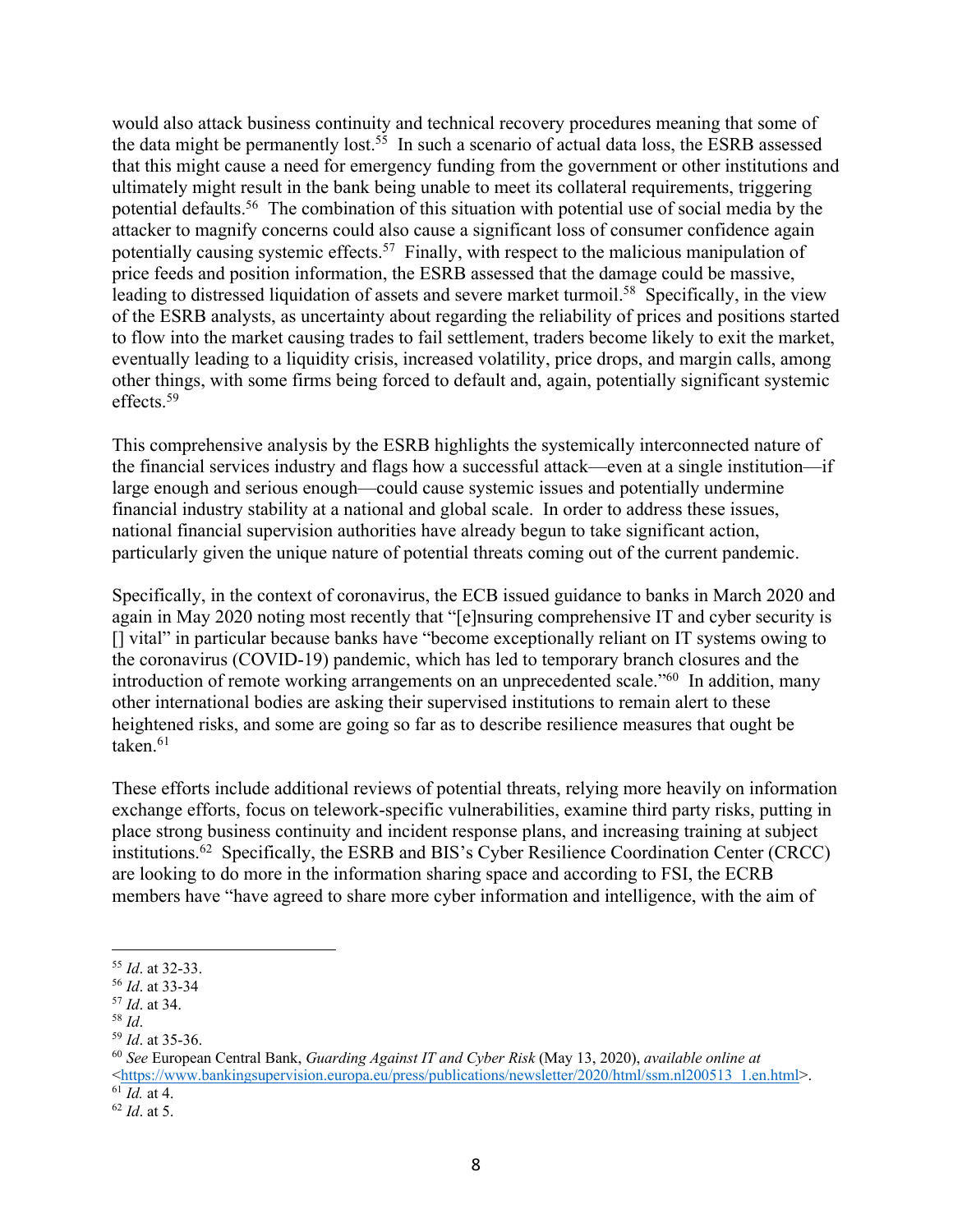identifying cyber threats and exchanging best practice[s] to prevent attacks."63 And one of the FSI's core recommendations to financial authorities and institutions globally is to engage in the "active sharing of information between the public and private sectors, and within and between jurisdictions."<sup>64</sup>

# **III. Recommendations**

As the Committee continues its efforts to address these critically important matters, it may wish to consider a handful of specific initiatives that could be implemented in the near future and could have a significant beneficial effect on the ability of financial institutions to protect against and respond to significant cyber threats in the current environment.

# **A. Move Secret Service to the Treasury Department and Provide It with Additional Investigative Authorities and Resources.**

At least one key former government official, Juan Zarate, who previously served as the first-ever Assistant Secretary of the Treasury for Terrorist Financing and Financial Crimes in the Bush Administration, and Tim Maurer, the head of the Cyber Policy Initiative at the Carnegie Endowment for International Peace, have recently argued in favor moving the U.S. Secret Service—which has long had a central role protecting the financial sector—back to the Treasury Department from the Department of Homeland Security. 65 Zarate and Maurer argue that such a move could "better align policy, regulatory, intelligence and enforcement attention on protecting the integrity and resilience of the American financial system."66 The current Administration supports this effort, having proposed such a move in its FY2021 budget submission to Congress.<sup>67</sup>

News reports have suggested that an internal feasibility study conducted by the Secret Service determined that "moving the Secret Service would help enhance collaboration in the Treasury and would put the Secret Service back on the map as a large law enforcement agency, though it could harm morale at [DHS]…[and could] 'open DHS up to additional reforms or reorganizations, perhaps even some involving the transfer or dismantling of other operating components, further weakening the department at a critical time in its development.'"68 While the impact on DHS is important to consider, the Committee should take the action most likely to result in better cybersecurity for the critically important financial sector.

<sup>63</sup> *Id*. at 6.

<sup>64</sup> *Id*. at 8.

<sup>65</sup> *See* Juan Zarate & Tim Maurer, *Protecting the Financial System Against the Coming Cyber Storms*, The Hill (May 18, 2020), *available online at* <https://thehill.com/opinion/cybersecurity/498244-protecting-the-financialsystem-against-the-coming-cyber-storms>.

 $66$  *Id.* 

<sup>67</sup> *See* Neils Lesniewski, *White House Budget Plan has Secret Service Back under Treasury*, Roll Call (Feb. 10, 2020), *available online at* <https://www.rollcall.com/2020/02/10/white-house-budget-plan-has-secret-service-backunder-treasury/>.

<sup>68</sup> *See* Colleen Long, *Secret Service May Leave Homeland Security, Rejoin Treasury*, Associated Press (Feb. 7, 2020), *available online at* <https://www.pbs.org/newshour/politics/secret-service-may-leave-homeland-securityrejoin-treasury>.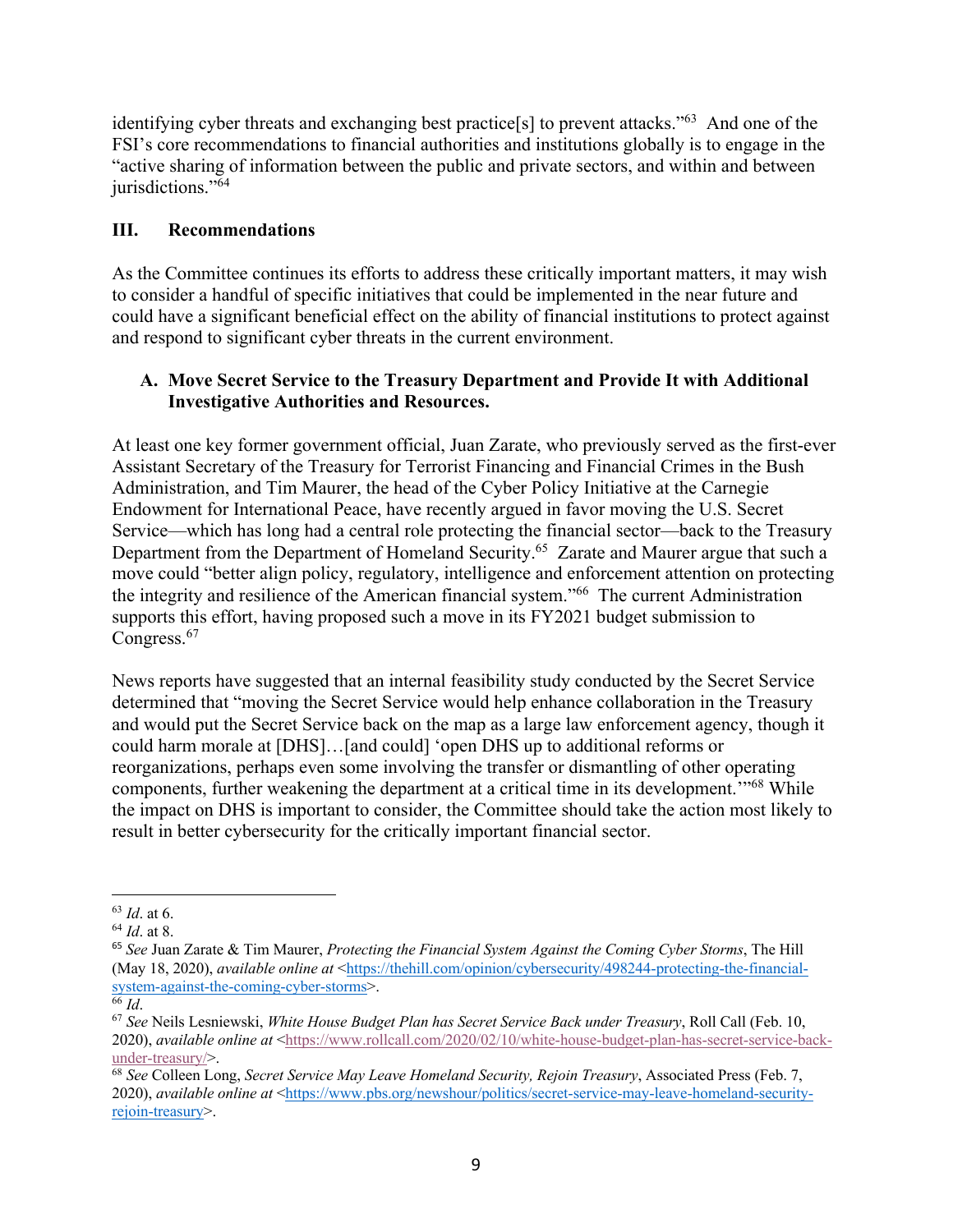Even though there are undoubtedly challenges with such an effort, on balance the benefits of such a move are likely to outweigh the costs. And regardless whether the Committee acts on legislation to move the Secret Service back to the Treasury Department, it is likewise important that the Committee strongly consider provide additional resources to U.S. Secret Service to investigate and directly address the very real cyber threats to financial institutions identified in this testimony and also consider appropriate modifications to U.S. Secret Service's investigative authorities to support its work in this area.

## **B. Create an Operational Capability at the Treasury Department to Work with Industry to Address Cyber Threats**

The Treasury Department has long played a leading role in working directly with key financial institutions to understand and mitigate cyber risk. The Committee ought consider providing Treasury with the opportunity to build on this highly important and effective work through the creation of a Financial Threats Cyber Operation Center (FT-CyOC) that would have access to real-time threat intelligence from the national security community, including DHS, FBI, NSA, and U.S. Cyber Command, as well as directly from the financial services industry with appropriate liability and other protections provided by the Cyber Information Sharing Act of 2015.

Such a capability, if provided by the Committee, would allow Treasury to collaborate directly with the financial sector on active threats and to tip national security organizations to intelligence needs of industry as well as the behaviors of potential threat actors being seen across the industry. Likewise, such a capability would allow Treasury to leverage its position as an intelligence community member, through its Office of Intelligence and Analysis, to collect and share threat intelligence, in real-time, back to industry in an actionable form while still appropriately protecting intelligence sources and methods.

Most importantly, the FT-CyOC ought serve not simply as an information sharing mechanism, but also should work directly with industry and government partners to enable them to take action against such threats as they happen. Placing this capability at Treasury would specifically allow the Department to take advantage of the trusted relationships it has already built with key industry players and organizations, including but not limited to the FS-ISAC and FSARC, as well as its already strong existing relationships with key cyber players in government, including across the national security community.

## **C. Implement a True Collective Defense Framework for the U.S. Financial Sector and Government and Support the Creation of a Joint Collaborative Environment**

The Cyberspace Solarium Commission recently noted that "[t]he U.S. government and industry … must arrive at a new social contract of shared responsibility to secure the nation in cyberspace."69 According to the Commission, "[t]his 'collective defense' in cyberspace requires that the public and private sectors work from a place of truly shared situational awareness and

<sup>69</sup> *See* Cyberspace Solarium Commission, *Commission Report* (March 2020), at 96, *available online at* <https://www.solarium.gov/report>.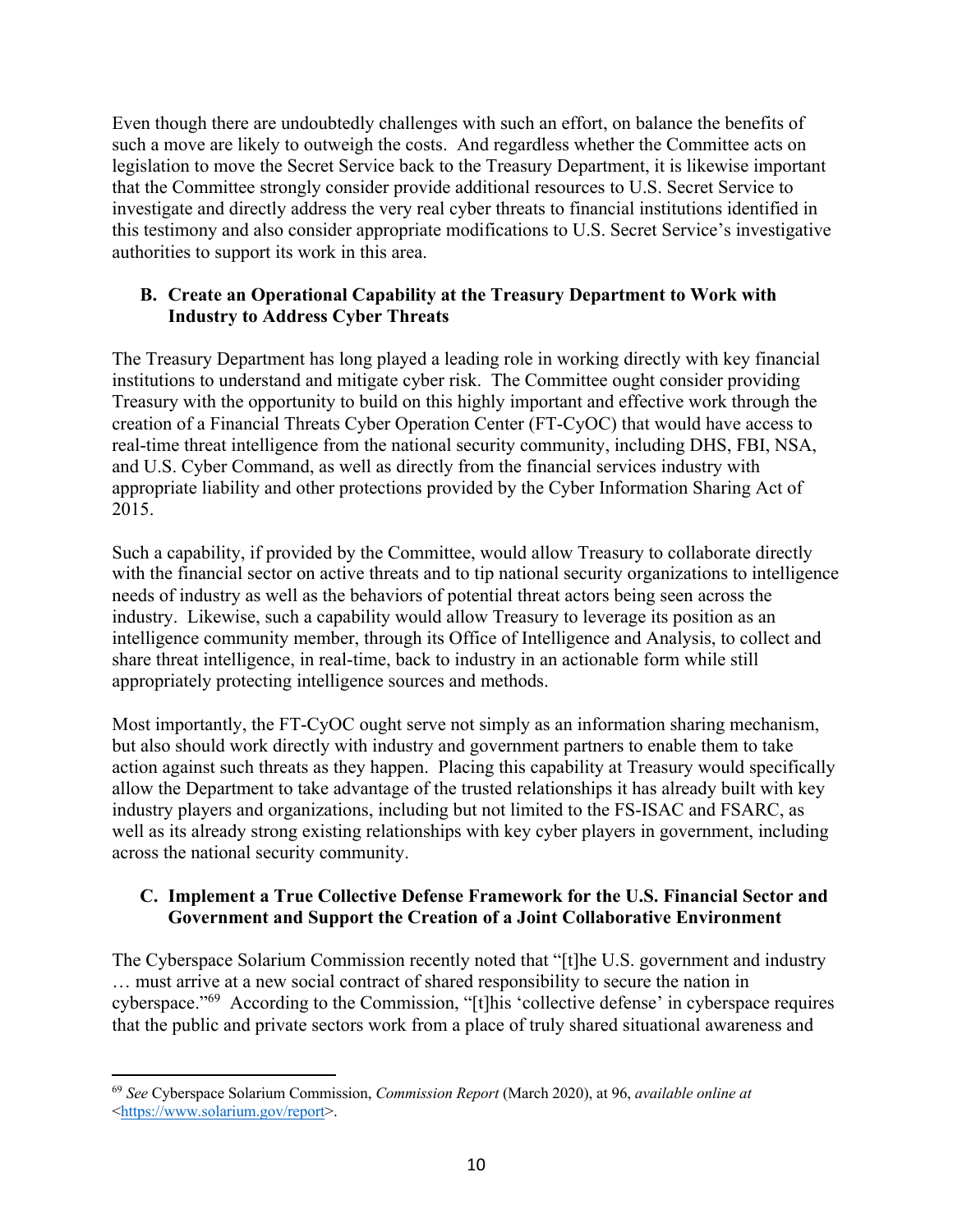that each leverages its unique comparative advantages for the common defense."70 Specifically, the Commission noted that "[w]hile the U.S. government has taken a number of steps to develop situational awareness in cyberspace, there continue to be significant limitations on its ability to develop a comprehensive picture of the threat…the data or information is not routinely shared or cross-correlated at the speed and scale necessary for rapid detection and identification."71

To that end, the Commission recommended the creation of a joint collaborative environment, "a common, cloud-based environment in which the federal government's unclassified and classified cyber threat information, malware forensics, and network data from monitoring programs are made commonly available for query and analysis."<sup>72</sup>

The Committee should consider supporting this effort and working to provide full funding for the creation and standup of this environment, as well as appropriately resourcing the Treasury Department to play a central role in this environment alongside the financial sector.

# **D. Launch Efforts with Key Allies to Strengthen International Threat Sharing, Response and Deterrence Capabilities**

In terms of international actions, Carnegie Europe is right to recommend that the international community "need a vision and a multi-year strategy to connect the fragmented lines of effort to strengthen cybersecurity in the global financial system" in particular when it comes to "increasing operational resilience [and] deterring malicious actors."<sup>73</sup> That being said, more concrete actions in the near-term are also critical. To that end, as recommended by Messrs. Zarate and Maurer, the United States should take advantage of its year-long G7 presidency to "launch a process similar to its creation of the Financial Action Task Force [FATF] in 1989." The FATF, which Zarate and Maurer correctly note is "[t]he cornerstone of today's global antimoney laundering efforts," developed out of a prior G7 effort.<sup>74</sup> Like that earlier AML-focused effort, the United States could work with key allies to establish a broader international coalition—grounded in core concepts of cyber collective defense—that would permit nations with sometimes disparate agendas to collaborate with one another and their respective private sectors on cyber defensive measures.<sup>75</sup> Similarly, such a forum could serve to buttress international efforts to expand and enforce the use of sanctions against cyber threat actors.<sup>76</sup>

In addition, the United States should work closely with allies in Europe, and specifically NATO allies to strengthen its deterrence capability when it comes to common threat actors, like China, Russia, Iran, and North Korea, and actually be prepared to take action pursuant to the recent public assertion by the NATO Secretary General that NATO would exercise its Article V collective defense provisions in response to a major cyberattack. 77

<sup>70</sup> *Id*.

<sup>71</sup> Id. at 101.

<sup>72</sup> Id. at 102.

<sup>73</sup> *See* Maurer & Nelson, *COVID-19's Other Virus*, *supra* n. 34.

<sup>74</sup> *See* Zarate & Maurer, *Protecting the Financial System*, *supra* n. 65.

<sup>75</sup> *Id*.

<sup>76</sup> *Id*.

<sup>77</sup> *See* Jens Stoltenberg, *NATO will Defend Itself*, Prospect Cyber Resilience Supplement (Aug. 29, 2019), available online at <https://www.nato.int/cps/en/natohq/news\_168435.htm?selectedLocale=en>.